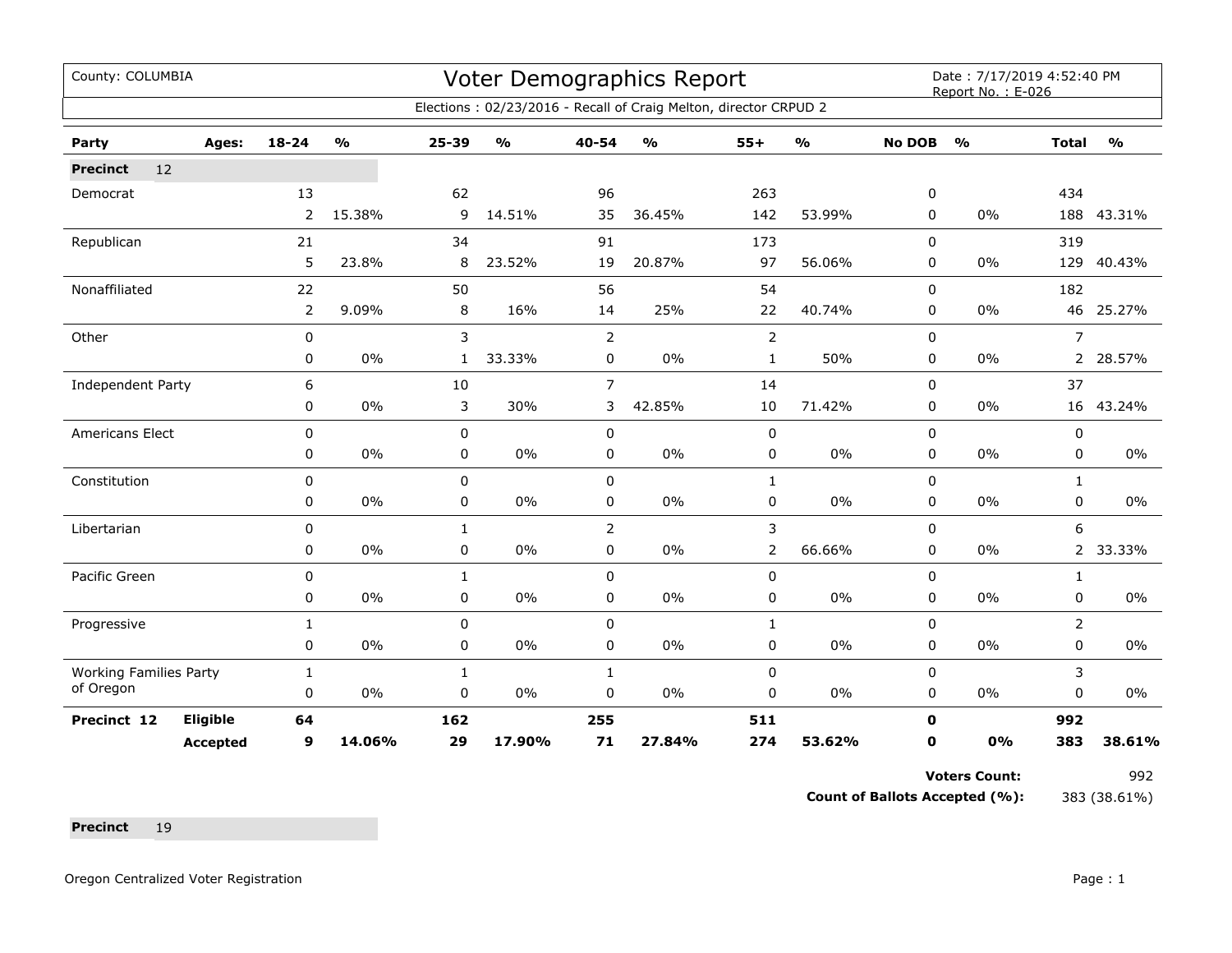| Voter Demographics Report<br>County: COLUMBIA |              |               |                |               |              |                                                                  |                |                         |               | Date: 7/17/2019 4:52:40 PM<br>Report No.: E-026 |                |               |  |
|-----------------------------------------------|--------------|---------------|----------------|---------------|--------------|------------------------------------------------------------------|----------------|-------------------------|---------------|-------------------------------------------------|----------------|---------------|--|
|                                               |              |               |                |               |              | Elections: 02/23/2016 - Recall of Craig Melton, director CRPUD 2 |                |                         |               |                                                 |                |               |  |
| Party<br>Ages:                                | $18 - 24$    | $\frac{1}{2}$ | 25-39          | $\frac{1}{2}$ | 40-54        | $\mathbf{O}/\mathbf{O}$                                          | $55+$          | $\mathbf{O}/\mathbf{O}$ | <b>No DOB</b> | $\frac{1}{2}$                                   | <b>Total</b>   | $\frac{1}{2}$ |  |
| Democrat                                      | 10           |               | 41             |               | 76           |                                                                  | 232            |                         | $\mathbf 0$   |                                                 | 359            |               |  |
|                                               | $\mathbf{1}$ | 10%           | 14             | 34.14%        | 18           | 23.68%                                                           | 114            | 49.13%                  | $\mathbf 0$   | 0%                                              | 147            | 40.94%        |  |
| Republican                                    | 18           |               | 40             |               | 72           |                                                                  | 174            |                         | $\mathbf 0$   |                                                 | 304            |               |  |
|                                               | 4            | 22.22%        | 9              | 22.5%         | 25           | 34.72%                                                           | 79             | 45.4%                   | 0             | $0\%$                                           | 117            | 38.48%        |  |
| Nonaffiliated                                 | 18           |               | 30             |               | 46           |                                                                  | 71             |                         | 0             |                                                 | 165            |               |  |
|                                               | 3            | 16.66%        | 3              | 10%           | 15           | 32.6%                                                            | 34             | 47.88%                  | $\pmb{0}$     | 0%                                              |                | 55 33.33%     |  |
| Other                                         | $\pmb{0}$    |               | $\mathbf{1}$   |               | $\mathsf{2}$ |                                                                  | $\pmb{0}$      |                         | $\pmb{0}$     |                                                 | 3              |               |  |
|                                               | 0            | 0%            | $\pmb{0}$      | 0%            | $\mathbf{1}$ | 50%                                                              | 0              | $0\%$                   | 0             | 0%                                              |                | 1 33.33%      |  |
| Independent Party                             | 5            |               | 12             |               | 8            |                                                                  | 9              |                         | 0             |                                                 | 34             |               |  |
|                                               | 0            | 0%            | 3              | 25%           | $\mathbf{1}$ | 12.5%                                                            | $\overline{2}$ | 22.22%                  | 0             | $0\%$                                           | 6              | 17.64%        |  |
| Americans Elect                               | 0            |               | $\pmb{0}$      |               | $\pmb{0}$    |                                                                  | $\pmb{0}$      |                         | $\mathsf 0$   |                                                 | $\pmb{0}$      |               |  |
|                                               | 0            | 0%            | 0              | $0\%$         | 0            | $0\%$                                                            | 0              | $0\%$                   | 0             | 0%                                              | 0              | $0\%$         |  |
| Constitution                                  | 0            |               | $\mathbf{1}$   |               | $\mathbf{1}$ |                                                                  | 0              |                         | $\pmb{0}$     |                                                 | $\overline{2}$ |               |  |
|                                               | $\pmb{0}$    | 0%            | $\pmb{0}$      | 0%            | $\mathbf 0$  | 0%                                                               | 0              | 0%                      | $\mathbf 0$   | 0%                                              | $\mathbf 0$    | 0%            |  |
| Libertarian                                   | 0            |               | $\overline{2}$ |               | 3            |                                                                  | $\mathbf 1$    |                         | 0             |                                                 | 6              |               |  |
|                                               | 0            | 0%            | 0              | 0%            | $\mathbf{1}$ | 33.33%                                                           | $\mathbf{1}$   | 100%                    | 0             | 0%                                              |                | 2 33.33%      |  |
| Pacific Green                                 | 0            |               | $\overline{2}$ |               | $\mathbf{1}$ |                                                                  | 0              |                         | $\pmb{0}$     |                                                 | 3              |               |  |
|                                               | 0            | 0%            | $\mathbf{1}$   | 50%           | 0            | 0%                                                               | 0              | 0%                      | 0             | 0%                                              |                | 1 33.33%      |  |
| Progressive                                   | $\pmb{0}$    |               | $\mathsf 0$    |               | $\mathsf 0$  |                                                                  | 0              |                         | $\mathsf 0$   |                                                 | $\mathsf 0$    |               |  |
|                                               | $\pmb{0}$    | 0%            | $\pmb{0}$      | 0%            | 0            | 0%                                                               | 0              | 0%                      | 0             | 0%                                              | $\pmb{0}$      | $0\%$         |  |
| <b>Working Families Party</b>                 | $\mathbf{1}$ |               | $\pmb{0}$      |               | $\mathbf 1$  |                                                                  | $\mathbf 0$    |                         | $\pmb{0}$     |                                                 | $\overline{2}$ |               |  |
| of Oregon                                     | $\pmb{0}$    | 0%            | $\pmb{0}$      | 0%            | $\mathbf 0$  | 0%                                                               | 0              | $0\%$                   | 0             | $0\%$                                           | $\pmb{0}$      | 0%            |  |
| Eligible<br>Precinct 19                       | 52           |               | 129            |               | 210          |                                                                  | 487            |                         | $\mathbf 0$   |                                                 | 878            |               |  |
| <b>Accepted</b>                               | 8            | 15.38%        | 30             | 23.26%        | 61           | 29.05%                                                           | 230            | 47.23%                  | 0             | 0%                                              | 329            | 37.47%        |  |
|                                               |              |               |                |               |              |                                                                  |                |                         |               | <b>Voters Count:</b>                            |                | 878           |  |
|                                               |              |               |                |               |              |                                                                  |                |                         |               | <b>Count of Ballots Accepted (%):</b>           |                | 329 (37.47%)  |  |
| 20<br><b>Precinct</b>                         |              |               |                |               |              |                                                                  |                |                         |               |                                                 |                |               |  |
| Democrat                                      | 11           |               | 30             |               | 46           |                                                                  | 182            |                         | 0             |                                                 | 269            |               |  |
|                                               | 6            | 54.54%        | 6              | 20%           | 14           | 30.43%                                                           | 120            | 65.93%                  | 0             | 0%                                              |                | 146 54.27%    |  |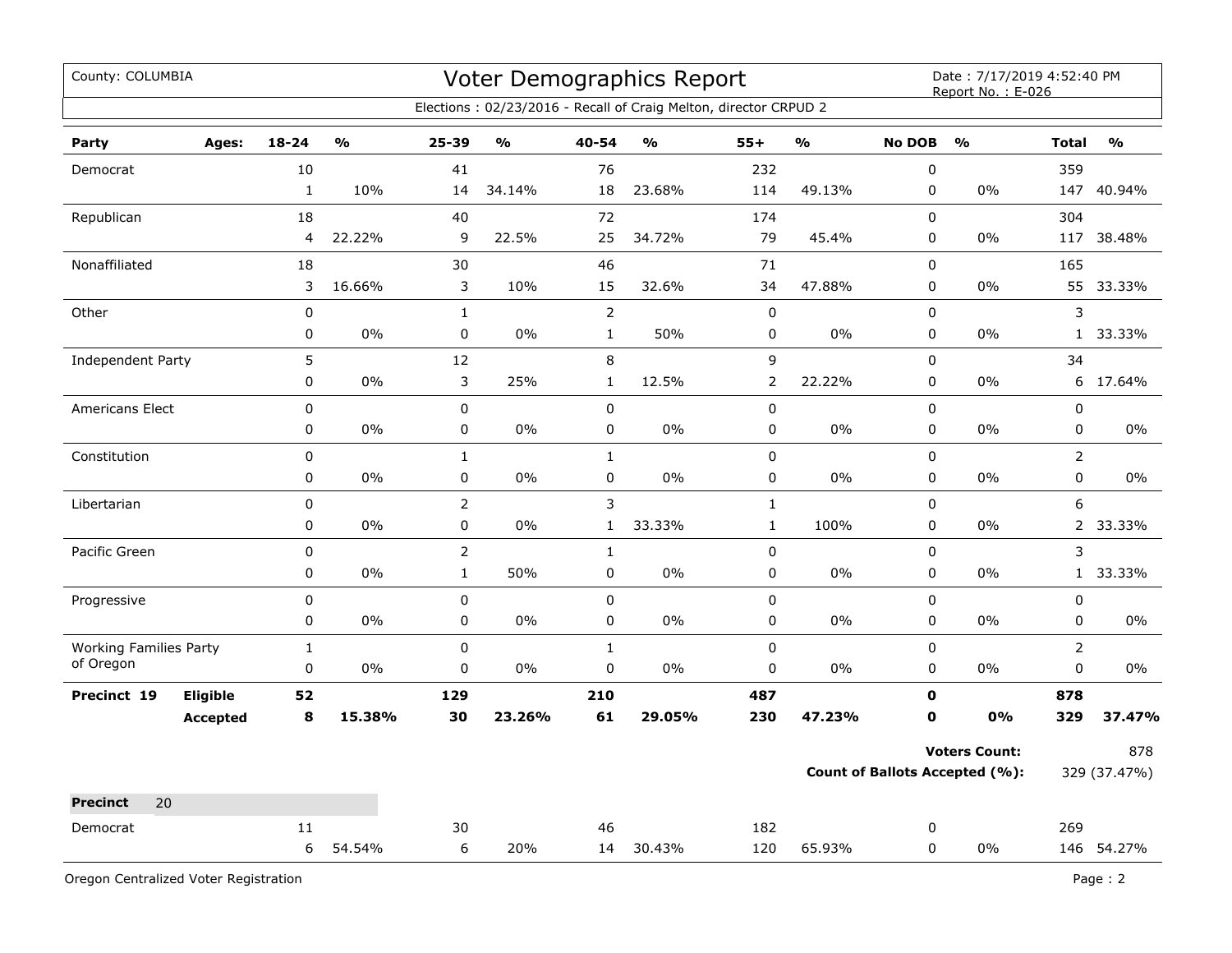| County: COLUMBIA                           |          |             |               |                |                                   |                | Voter Demographics Report                                        | Date: 7/17/2019 4:52:40 PM<br>Report No.: E-026 |                         |               |                                |                |               |
|--------------------------------------------|----------|-------------|---------------|----------------|-----------------------------------|----------------|------------------------------------------------------------------|-------------------------------------------------|-------------------------|---------------|--------------------------------|----------------|---------------|
|                                            |          |             |               |                |                                   |                | Elections: 02/23/2016 - Recall of Craig Melton, director CRPUD 2 |                                                 |                         |               |                                |                |               |
| Party                                      | Ages:    | 18-24       | $\frac{9}{6}$ | 25-39          | $\mathsf{o}\mathsf{v}_\mathsf{o}$ | 40-54          | $\mathsf{o}\mathsf{v}_\mathsf{o}$                                | $55+$                                           | $\mathbf{O}/\mathbf{o}$ | <b>No DOB</b> | $\frac{1}{2}$                  | <b>Total</b>   | $\frac{1}{2}$ |
| Republican                                 |          | 12          |               | 40             |                                   | 83             |                                                                  | 113                                             |                         | 0             |                                | 248            |               |
|                                            |          | 4           | 33.33%        | 9              | 22.5%                             | 26             | 31.32%                                                           | 65                                              | 57.52%                  | 0             | $0\%$                          |                | 104 41.93%    |
| Nonaffiliated                              |          | 21          |               | 27             |                                   | 32             |                                                                  | 49                                              |                         | 0             |                                | 129            |               |
|                                            |          | 6           | 28.57%        | $\overline{7}$ | 25.92%                            | 9              | 28.12%                                                           | 24                                              | 48.97%                  | 0             | $0\%$                          | 46             | 35.65%        |
| Other                                      |          | $\pmb{0}$   |               | $\pmb{0}$      |                                   | $\mathbf 0$    |                                                                  | $\mathbf{1}$                                    |                         | 0             |                                | $\mathbf{1}$   |               |
|                                            |          | 0           | 0%            | 0              | $0\%$                             | 0              | $0\%$                                                            | $\mathbf 0$                                     | $0\%$                   | 0             | $0\%$                          | $\mathbf 0$    | $0\%$         |
| <b>Independent Party</b>                   |          | 5           |               | 5              |                                   | $\overline{4}$ |                                                                  | 10                                              |                         | 0             |                                | 24             |               |
|                                            |          | 3           | 60%           | $\mathbf{1}$   | 20%                               | $\mathbf{1}$   | 25%                                                              | 6                                               | 60%                     | 0             | $0\%$                          |                | 11 45.83%     |
| <b>Americans Elect</b>                     |          | 0           |               | $\pmb{0}$      |                                   | $\mathsf 0$    |                                                                  | 0                                               |                         | 0             |                                | 0              |               |
|                                            |          | 0           | 0%            | 0              | $0\%$                             | $\pmb{0}$      | $0\%$                                                            | 0                                               | $0\%$                   | 0             | $0\%$                          | 0              | $0\%$         |
| Constitution                               |          | 0           |               | $\mathbf{1}$   |                                   | $\mathsf 0$    |                                                                  | $\mathbf{1}$                                    |                         | 0             |                                | $\overline{2}$ |               |
|                                            |          | 0           | $0\%$         | $\mathbf{1}$   | 100%                              | $\pmb{0}$      | 0%                                                               | $\mathbf{1}$                                    | 100%                    | 0             | $0\%$                          | $\overline{2}$ | 100%          |
| Libertarian                                |          | $\mathbf 0$ |               | 4              |                                   | $\mathbf 0$    |                                                                  | 0                                               |                         | 0             |                                | 4              |               |
|                                            |          | 0           | 0%            | $\mathbf{1}$   | 25%                               | 0              | 0%                                                               | 0                                               | $0\%$                   | 0             | 0%                             | $\mathbf{1}$   | 25%           |
| Pacific Green                              |          | 0           |               | $\mathbf{1}$   |                                   | $\pmb{0}$      |                                                                  | 0                                               |                         | 0             |                                | $\mathbf{1}$   |               |
|                                            |          | 0           | $0\%$         | 0              | $0\%$                             | 0              | $0\%$                                                            | 0                                               | $0\%$                   | 0             | $0\%$                          | 0              | $0\%$         |
| Progressive                                |          | 0           |               | 0              |                                   | $\pmb{0}$      |                                                                  | 0                                               |                         | 0             |                                | 0              |               |
|                                            |          | 0           | $0\%$         | 0              | 0%                                | $\pmb{0}$      | $0\%$                                                            | 0                                               | $0\%$                   | 0             | $0\%$                          | 0              | $0\%$         |
| <b>Working Families Party</b><br>of Oregon |          | 0           |               | $\mathbf{1}$   |                                   | $\mathbf 0$    |                                                                  | $\overline{2}$                                  |                         | 0             |                                | 3              |               |
|                                            |          | $\mathbf 0$ | 0%            | 0              | 0%                                | $\pmb{0}$      | 0%                                                               | 0                                               | $0\%$                   | 0             | $0\%$                          | 0              | $0\%$         |
| Precinct 20                                | Eligible | 49          |               | 109            |                                   | 165            |                                                                  | 358                                             |                         | $\mathbf 0$   |                                | 681            |               |
|                                            | Accepted | 19          | 38.78%        | 25             | 22.94%                            | 50             | 30.30%                                                           | 216                                             | 60.34%                  | 0             | 0%                             | 310            | 45.52%        |
|                                            |          |             |               |                |                                   |                |                                                                  |                                                 |                         |               | <b>Voters Count:</b>           |                | 681           |
|                                            |          |             |               |                |                                   |                |                                                                  |                                                 |                         |               | Count of Ballots Accepted (%): |                | 310 (45.52%)  |
| 31<br><b>Precinct</b>                      |          |             |               |                |                                   |                |                                                                  |                                                 |                         |               |                                |                |               |
| Democrat                                   |          | 12          |               | 41             |                                   | 58             |                                                                  | 146                                             |                         | 0             |                                | 257            |               |
|                                            |          | 0           | $0\%$         |                | 7 17.07%                          | 10             | 17.24%                                                           | 81                                              | 55.47%                  | $\mathbf 0$   | $0\%$                          |                | 98 38.13%     |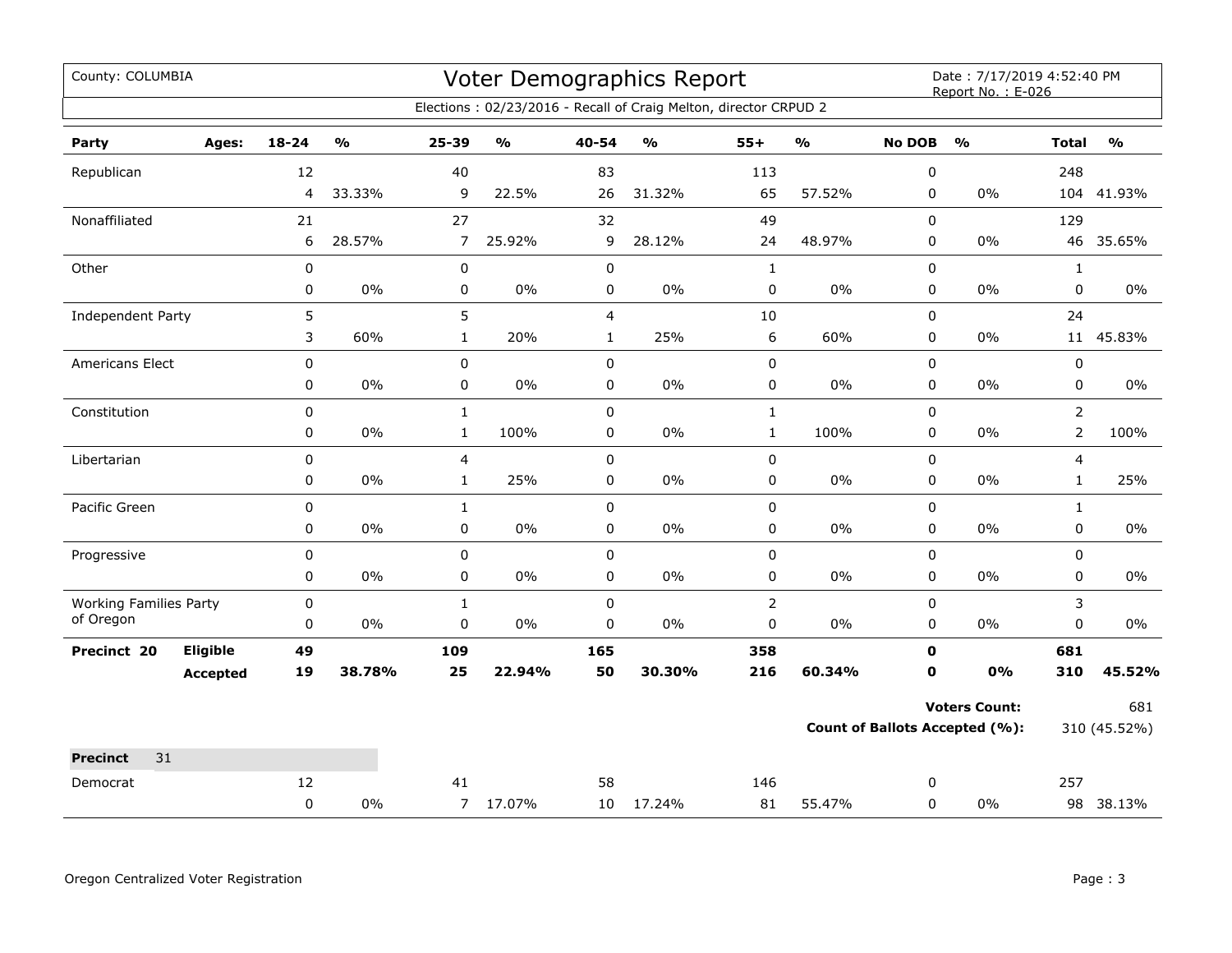| County: COLUMBIA              |                 |                |               |                |               | Voter Demographics Report | Date: 7/17/2019 4:52:40 PM<br>Report No.: E-026                  |              |                         |               |                                |                |               |
|-------------------------------|-----------------|----------------|---------------|----------------|---------------|---------------------------|------------------------------------------------------------------|--------------|-------------------------|---------------|--------------------------------|----------------|---------------|
|                               |                 |                |               |                |               |                           | Elections: 02/23/2016 - Recall of Craig Melton, director CRPUD 2 |              |                         |               |                                |                |               |
| Party                         | Ages:           | $18 - 24$      | $\frac{1}{2}$ | 25-39          | $\frac{1}{2}$ | 40-54                     | $\mathbf{O}/\mathbf{O}$                                          | $55+$        | $\mathbf{O}/\mathbf{o}$ | <b>No DOB</b> | $\frac{1}{2}$                  | <b>Total</b>   | $\frac{0}{0}$ |
| Republican                    |                 | 11             |               | 34             |               | 70                        |                                                                  | 80           |                         | $\pmb{0}$     |                                | 195            |               |
|                               |                 | $\overline{2}$ | 18.18%        | 6              | 17.64%        | 13                        | 18.57%                                                           | 43           | 53.75%                  | $\pmb{0}$     | 0%                             | 64             | 32.82%        |
| Nonaffiliated                 |                 | 28             |               | 63             |               | 45                        |                                                                  | 55           |                         | $\mathsf 0$   |                                | 191            |               |
|                               |                 | $\mathbf{1}$   | 3.57%         | 12             | 19.04%        | 3                         | 6.66%                                                            | 24           | 43.63%                  | $\pmb{0}$     | 0%                             | 40             | 20.94%        |
| Other                         |                 | 0              |               | $\mathsf 3$    |               | $\overline{2}$            |                                                                  | $\mathbf{1}$ |                         | $\pmb{0}$     |                                | 6              |               |
|                               |                 | 0              | 0%            | $\pmb{0}$      | 0%            | $\pmb{0}$                 | 0%                                                               | $\pmb{0}$    | 0%                      | $\pmb{0}$     | 0%                             | $\pmb{0}$      | 0%            |
| Independent Party             |                 | $\overline{2}$ |               | $\overline{7}$ |               | 8                         |                                                                  | 14           |                         | $\pmb{0}$     |                                | 31             |               |
|                               |                 | 0              | 0%            | 3              | 42.85%        | $\mathbf{1}$              | 12.5%                                                            | 8            | 57.14%                  | $\pmb{0}$     | 0%                             | 12             | 38.7%         |
| Americans Elect               |                 | 0              |               | $\pmb{0}$      |               | $\pmb{0}$                 |                                                                  | $\mathbf 0$  |                         | $\pmb{0}$     |                                | $\pmb{0}$      |               |
|                               |                 | 0              | 0%            | $\pmb{0}$      | 0%            | 0                         | 0%                                                               | 0            | 0%                      | $\pmb{0}$     | 0%                             | $\pmb{0}$      | 0%            |
| Constitution                  |                 | 0              |               | $\mathbf 1$    |               | $\pmb{0}$                 |                                                                  | $\mathbf 0$  |                         | $\pmb{0}$     |                                | $\mathbf 1$    |               |
|                               |                 | 0              | 0%            | $\pmb{0}$      | 0%            | 0                         | 0%                                                               | 0            | 0%                      | $\pmb{0}$     | 0%                             | $\pmb{0}$      | 0%            |
| Libertarian                   |                 | $\mathbf 0$    |               | $\mathbf 2$    |               | $\overline{2}$            |                                                                  | 3            |                         | $\mathbf 0$   |                                | $\overline{7}$ |               |
|                               |                 | 0              | 0%            | $\pmb{0}$      | 0%            | $\mathbf{1}$              | 50%                                                              | 0            | 0%                      | $\pmb{0}$     | 0%                             | $\mathbf{1}$   | 14.28%        |
| Pacific Green                 |                 | $\mathbf 0$    |               | $\mathbf 1$    |               | $\overline{2}$            |                                                                  | $\mathbf{1}$ |                         | $\pmb{0}$     |                                | 4              |               |
|                               |                 | 0              | $0\%$         | $\pmb{0}$      | 0%            | 0                         | $0\%$                                                            | 0            | $0\%$                   | $\pmb{0}$     | $0\%$                          | $\pmb{0}$      | $0\%$         |
| Progressive                   |                 | 0              |               | $\mathbf{1}$   |               | $\overline{2}$            |                                                                  | $\mathbf 0$  |                         | $\pmb{0}$     |                                | 3              |               |
|                               |                 | 0              | 0%            | $\pmb{0}$      | 0%            | $\mathbf{1}$              | 50%                                                              | 0            | 0%                      | 0             | 0%                             | $\mathbf{1}$   | 33.33%        |
| <b>Working Families Party</b> |                 | $\overline{2}$ |               | $\pmb{0}$      |               | $\mathbf 0$               |                                                                  | $\pmb{0}$    |                         | $\pmb{0}$     |                                | $\overline{2}$ |               |
| of Oregon                     |                 | $\mathbf 0$    | 0%            | $\mathbf 0$    | 0%            | 0                         | 0%                                                               | $\pmb{0}$    | 0%                      | $\mathbf 0$   | 0%                             | $\pmb{0}$      | $0\%$         |
| Precinct 31                   | <b>Eligible</b> | 55             |               | 153            |               | 189                       |                                                                  | 300          |                         | $\mathbf 0$   |                                | 697            |               |
|                               | <b>Accepted</b> | 3              | 5.45%         | 28             | 18.30%        | 29                        | 15.34%                                                           | 156          | 52.00%                  | $\mathbf 0$   | 0%                             | 216            | 30.99%        |
|                               |                 |                |               |                |               |                           |                                                                  |              |                         |               | <b>Voters Count:</b>           |                | 697           |
|                               |                 |                |               |                |               |                           |                                                                  |              |                         |               | Count of Ballots Accepted (%): |                | 216 (30.99%)  |
| 38<br><b>Precinct</b>         |                 |                |               |                |               |                           |                                                                  |              |                         |               |                                |                |               |
| Democrat                      |                 | $\overline{7}$ |               | 25             |               | 20                        |                                                                  | 132          |                         | $\pmb{0}$     |                                | 184            |               |
|                               |                 | 3              | 42.85%        | $\mathbf 1$    | 4%            | 4                         | 20%                                                              | 66           | 50%                     | $\mathbf 0$   | $0\%$                          | 74             | 40.21%        |
| Republican                    |                 | 5              |               | 19             |               | 29                        |                                                                  | 86           |                         | $\pmb{0}$     |                                | 139            |               |
|                               |                 | $\mathbf{1}$   | 20%           | 5              | 26.31%        | 17                        | 58.62%                                                           | 45           | 52.32%                  | $\mathbf 0$   | 0%                             |                | 68 48.92%     |

Oregon Centralized Voter Registration **Page : 4**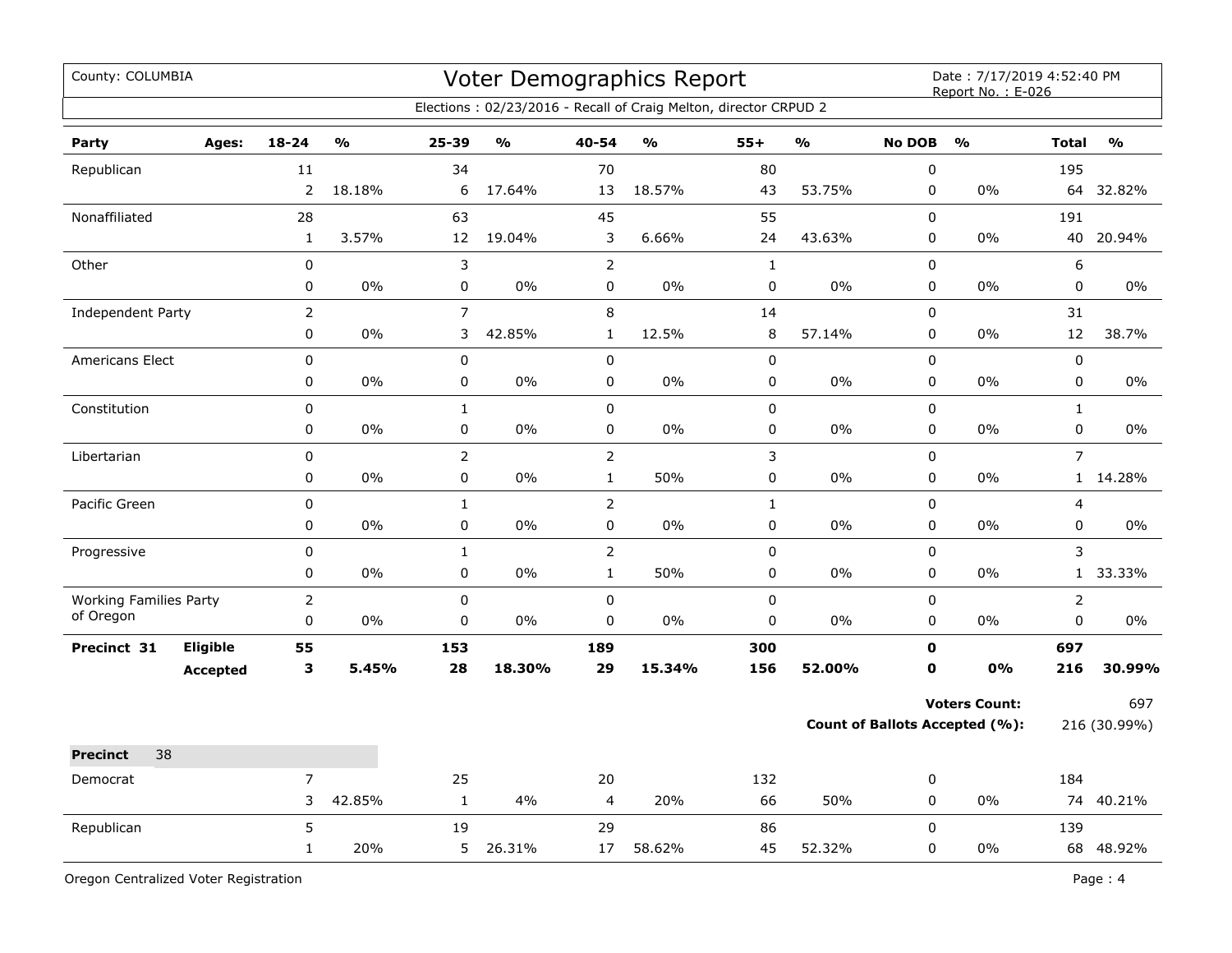| County: COLUMBIA<br>Voter Demographics Report |          |                |               |              |                         |              |                                                                  |              |                                   | Date: 7/17/2019 4:52:40 PM<br>Report No.: E-026 |                                |                |               |
|-----------------------------------------------|----------|----------------|---------------|--------------|-------------------------|--------------|------------------------------------------------------------------|--------------|-----------------------------------|-------------------------------------------------|--------------------------------|----------------|---------------|
|                                               |          |                |               |              |                         |              | Elections: 02/23/2016 - Recall of Craig Melton, director CRPUD 2 |              |                                   |                                                 |                                |                |               |
| Party                                         | Ages:    | $18 - 24$      | $\frac{0}{0}$ | 25-39        | $\mathbf{O}/\mathbf{o}$ | 40-54        | $\mathbf{O}/\mathbf{o}$                                          | $55+$        | $\mathsf{o}\mathsf{v}_\mathsf{o}$ | <b>No DOB</b>                                   | $\frac{0}{0}$                  | <b>Total</b>   | $\frac{0}{0}$ |
| Nonaffiliated                                 |          | 14             |               | 24           |                         | 31           |                                                                  | 35           |                                   | $\pmb{0}$                                       |                                | 104            |               |
|                                               |          | $\pmb{0}$      | $0\%$         | 2            | 8.33%                   | 9            | 29.03%                                                           | 14           | 40%                               | 0                                               | 0%                             | 25             | 24.03%        |
| Other                                         |          | $\pmb{0}$      |               | $\mathbf{1}$ |                         | $\pmb{0}$    |                                                                  | 3            |                                   | $\mathbf 0$                                     |                                | 4              |               |
|                                               |          | 0              | $0\%$         | 0            | $0\%$                   | 0            | 0%                                                               | $\pmb{0}$    | $0\%$                             | $\mathbf 0$                                     | 0%                             | $\pmb{0}$      | 0%            |
| Independent Party                             |          | $\mathbf{1}$   |               | 5            |                         | 3            |                                                                  | 8            |                                   | 0                                               |                                | 17             |               |
|                                               |          | $\mathbf 0$    | $0\%$         | $\mathbf 0$  | 0%                      | $\mathbf{1}$ | 33.33%                                                           | 6            | 75%                               | $\mathbf 0$                                     | $0\%$                          | $\overline{7}$ | 41.17%        |
| <b>Americans Elect</b>                        |          | $\mathbf 0$    |               | $\mathbf 0$  |                         | $\pmb{0}$    |                                                                  | 0            |                                   | $\mathbf 0$                                     |                                | 0              |               |
|                                               |          | 0              | $0\%$         | 0            | $0\%$                   | 0            | 0%                                                               | 0            | 0%                                | 0                                               | $0\%$                          | 0              | 0%            |
| Constitution                                  |          | $\mathsf 0$    |               | $\mathbf{1}$ |                         | $\mathsf 0$  |                                                                  | $\mathbf{1}$ |                                   | $\mathbf 0$                                     |                                | $\overline{2}$ |               |
|                                               |          | 0              | $0\%$         | $\pmb{0}$    | 0%                      | $\mathsf 0$  | 0%                                                               | $\mathbf 1$  | 100%                              | 0                                               | $0\%$                          | $\mathbf{1}$   | 50%           |
| Libertarian                                   |          | $\pmb{0}$      |               | $\mathbf{1}$ |                         | $\mathbf{1}$ |                                                                  | 3            |                                   | $\mathbf 0$                                     |                                | 5              |               |
|                                               |          | $\pmb{0}$      | $0\%$         | 0            | 0%                      | $\mathbf{1}$ | 100%                                                             | $\mathbf{1}$ | 33.33%                            | 0                                               | $0\%$                          | $\overline{2}$ | 40%           |
| Pacific Green                                 |          | $\mathbf{1}$   |               | $\mathbf 0$  |                         | $\mathbf 0$  |                                                                  | 0            |                                   | $\mathbf 0$                                     |                                | $\mathbf{1}$   |               |
|                                               |          | $\mathbf 0$    | $0\%$         | 0            | $0\%$                   | 0            | $0\%$                                                            | 0            | $0\%$                             | $\mathbf 0$                                     | $0\%$                          | $\mathbf 0$    | $0\%$         |
| Progressive                                   |          | $\pmb{0}$      |               | $\mathbf 0$  |                         | $\pmb{0}$    |                                                                  | $\mathbf{1}$ |                                   | $\mathbf 0$                                     |                                | $\mathbf{1}$   |               |
|                                               |          | 0              | 0%            | 0            | 0%                      | 0            | 0%                                                               | $\mathbf{1}$ | 100%                              | 0                                               | 0%                             | $\mathbf{1}$   | 100%          |
| <b>Working Families Party</b><br>of Oregon    |          | $\pmb{0}$      |               | $\mathbf{1}$ |                         | $\pmb{0}$    |                                                                  | 0            |                                   | 0                                               |                                | $\mathbf{1}$   |               |
|                                               |          | $\pmb{0}$      | $0\%$         | $\mathbf 0$  | $0\%$                   | $\mathbf 0$  | 0%                                                               | $\pmb{0}$    | $0\%$                             | $\mathbf 0$                                     | $0\%$                          | $\mathbf 0$    | $0\%$         |
| Precinct 38                                   | Eligible | 28             |               | 77           |                         | 84           |                                                                  | 269          |                                   | $\mathbf 0$                                     |                                | 458            |               |
|                                               | Accepted | 4              | 14.29%        | 8            | 10.39%                  | 32           | 38.10%                                                           | 134          | 49.81%                            | $\mathbf 0$                                     | 0%                             | 178            | 38.86%        |
|                                               |          |                |               |              |                         |              |                                                                  |              |                                   |                                                 | <b>Voters Count:</b>           |                | 458           |
|                                               |          |                |               |              |                         |              |                                                                  |              |                                   |                                                 | Count of Ballots Accepted (%): |                | 178 (38.86%)  |
| 47<br><b>Precinct</b>                         |          |                |               |              |                         |              |                                                                  |              |                                   |                                                 |                                |                |               |
| Democrat                                      |          | $\overline{7}$ |               | 41           |                         | 55           |                                                                  | 170          |                                   | 0                                               |                                | 273            |               |
|                                               |          | $\mathbf{1}$   | 14.28%        | 6            | 14.63%                  | 13           | 23.63%                                                           | 45           | 26.47%                            | 0                                               | $0\%$                          | 65             | 23.8%         |
| Republican                                    |          | $\overline{7}$ |               | 14           |                         | 32           |                                                                  | 88           |                                   | $\mathbf 0$                                     |                                | 141            |               |
|                                               |          | $\mathbf{1}$   | 14.28%        | 2            | 14.28%                  | 6            | 18.75%                                                           | 21           | 23.86%                            | 0                                               | 0%                             |                | 30 21.27%     |